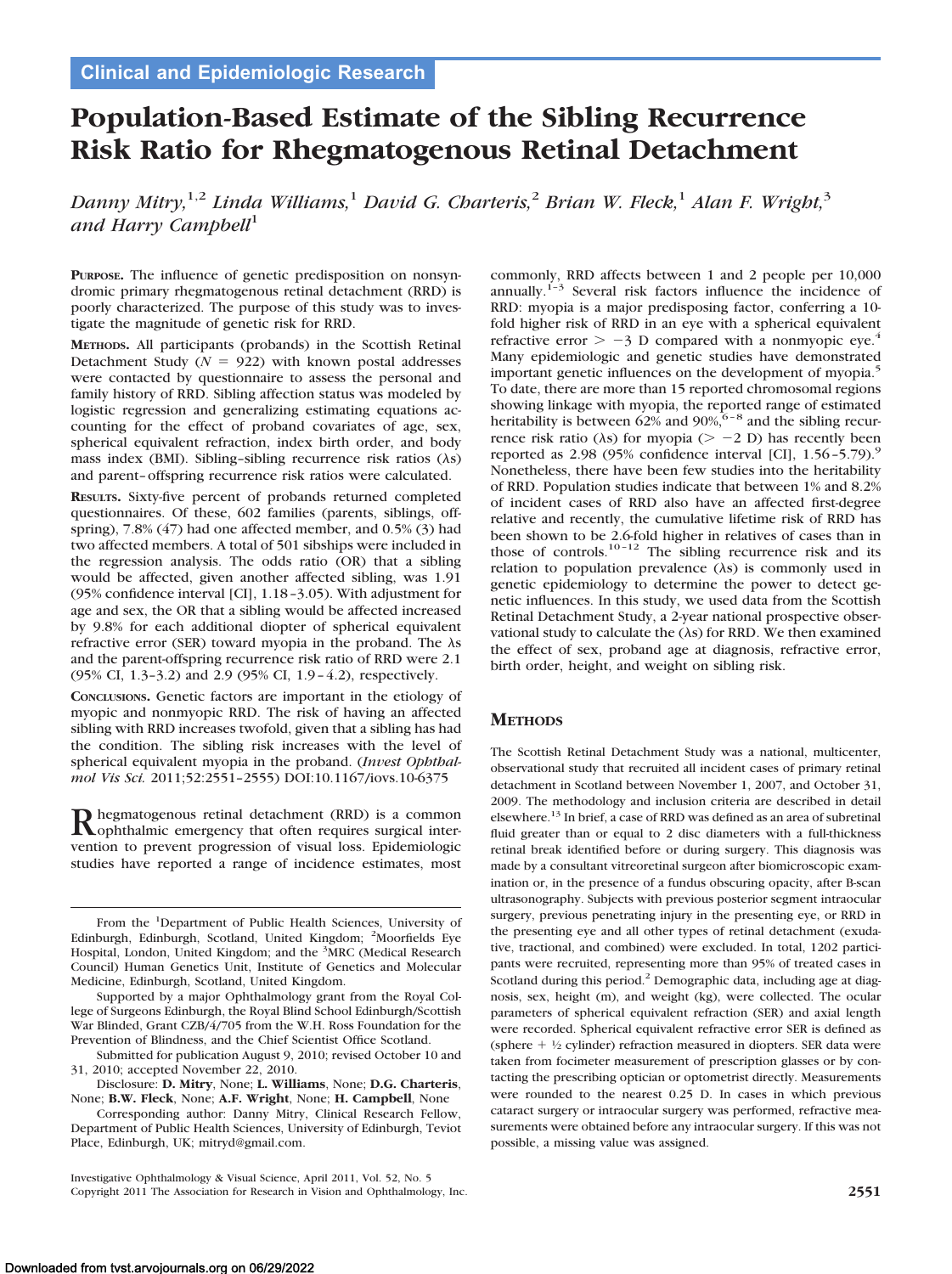**TABLE 1.** The Association of RRD–Affected Index Case Covariates on the Sibling Risk of RRD in a Population of Scottish Families

| Covariate  | $\beta$ Coefficient | <b>SE</b> | Wald<br><b>Statistic</b> | P       |
|------------|---------------------|-----------|--------------------------|---------|
| Intercept  | $-6.2328$           | 1.1575    | 29                       | < 0.001 |
| <b>SER</b> | $-0.0931$           | 0.0437    | 4.55                     | 0.028   |
| Age        | 0.0285              | 0.0161    | 3.13                     | 0.077   |
| Female     | 0.4667              | 0.4835    | 0.93                     | 0.334   |

AIC, 85.53.

Full postal addresses were available for 922 cases. All were white Caucasian and resident in Scotland. After informed consent, each person was contacted by post with a questionnaire. The questionnaire requested information on a diagnosis of retinal detachment in a relative, the height and weight of the proband, birth order of the index case and the affected relative(s), and the size of the family. A cover letter was included encouraging return of the questionnaire even if the family history was negative. The study adhered to the tenets of the Declaration of Helsinki and was approved by the Multi-Centre Research and Ethics Committee Scotland (MREC-06/MRE00/19).

### **Statistical Methods**

A widely used measure of familial aggregation is the  $\lambda$ s (sibling recurrence-risk ratio), which is defined as the ratio of risk of disease manifestation, given that one's sibling is affected, compared with the disease prevalence in the general population. The  $\lambda$ s expresses the increased risk that an individual has a sibling with RRD will develop the disease and is a quantifiable measure of the genetic contribution to the disease.<sup>14,15</sup> Similarly, the parent–offspring recurrence risk ratio is defined as the proportion of affected parent–offspring pairs among all parent–offspring pairs in a population compared with the normal population prevalence and describes the increased risk of developing the disease in an offspring who has a parent with the disease. The normal population prevalence of RRD in Scotland is unfortunately not known and recent high-quality data on the prevalence of RRD are lacking. However, estimates from the United States indicate a normal prevalence in white Caucasians of  $0.7\%$ <sup>16</sup> We define the prevalence of RRD as the proportion of individuals in the Scottish population that have had an RRD. Based on the age-standardized incidence of RRD in Scotland<sup>2</sup> of 13.09 per 100,000 in men and 7.41 per 100,000 in women and an average life expectancy of 73 years for men and 78 years for women,<sup>17</sup> we estimated the population prevalence of RRD to be  $0.96\%$  (13.09 $\times$  73/1000) for men and 0.58% for women. The average of these values is 0.77%; thus, we estimate that the normal prevalence of RRD in Scotland is expected to be approximately 0.8%.

To calculate the  $\lambda$ s parameter, we used a population approach<sup>18</sup> and the standard formula:

#### $\lambda s = K s/K$

where *K*s is the sibling recurrence risk, denoted as the proportion of affected siblings among all siblings of affected persons in a population, and *K* is the normal population prevalence of the condition.

Using generalized estimating equations (GEEs) in a logistic regression model with sibling affected status as the binary outcome, we estimated the odds ratio (OR) that a sibling would be affected with RRD, given an affected proband, and examined the effect of proband characteristics on sibling risk. A repeated-measures logistic regression model using GEEs allows the incorporation of covariates and can accommodate different family sizes.<sup>19</sup> In our model, we used a repeatedmeasures analysis to cluster data by individual family size, such that responses from different families were assumed to be independent and responses within families were assumed to be correlated. Regression covariates examined included proband age at diagnosis, sex, SER, lens status, birth order, and height. Axial length (AL) measurements were

available in 40% of the participants but were excluded from the regression analysis due to a high rate of missing data and fewer data points for regression analysis; however, increasing AL correlated strongly with a more myopic SER ( $r^2 = 0.78$ ).

We used stepwise logistic regression to identify the best-fitting model with the lowest Akaike information criterion (AIC). The AIC is a goodness-of-fit measure of statistical models based on a likelihood function and is commonly used to select between competing statistical models.20 The main covariates included in the final model were proband age at diagnosis, proband sex, and SER. Proband birth order, height, body mass index (BMI), and lens status were not significantly associated in our regression models and were excluded from the final analysis. There were no significant age–sex interaction terms. Table 1 highlights the model coefficients and associated standard errors. The statistical analyses were performed with R, version 2.1.10, and the software package GEEPACK, version 1.0.17.

## **RESULTS**

In total, we received 602 (65.3%) returned questionnaires from index cases that were included in the analysis. The demographic characteristics between respondents and nonrespondents were similar: age (respondents, mean [SD] age  $= 60.4$ [13] years; nonrespondents, mean [SD] age =  $58.9$  [16,7] years), sex (respondents, 57% male; nonrespondents, 60.3% male), and SER (respondents mean [SD] SER  $= -2.56$  [3.73] D; nonrespondents mean  $[SD] = -2.49$   $[3.72]$  D). SER was known for 90% of index cases:  $51.8\%$  were myopic ( $> -1$ ), 28.1% were emmetropic, and 9.6% were hypermetropic  $(> +1)$ . Of all index cases, 78.2% were phakic, 20.1% were pseudophakic, and 1.6% were aphakic at presentation.

Of the 602 families (parents, siblings, and offspring), 7.8% (47) had one affected member, and 0.5% (3) had two affected members. Including all relatives (grandparents to cousins), 12.1% (73) of probands had a relative affected with RRD, and eight families had two or more affected individuals. In total, 83.2% (501/602) of probands had one or more siblings. Sibship size ranged from 2 to 12 in 501 families, with a mean of 2.5 siblings per family. Tables 2 and 3 highlight the distribution of

**TABLE 2.** Highlights the Relative Distribution of the Family Members of Each Index Case Affected with RRD

| Family<br><b>Members</b> | <b>Number Affected</b><br>with RRD | <b>Total Number of</b><br><b>Family Members*</b> |
|--------------------------|------------------------------------|--------------------------------------------------|
| Parent                   |                                    |                                                  |
| Father                   | 13                                 | 602                                              |
| Mother                   | 15                                 | 602                                              |
| Paternal                 |                                    |                                                  |
| Grandfather              | 0                                  |                                                  |
| Aunt                     | 3                                  | 850                                              |
| Uncle                    | $\overline{3}$                     | 808                                              |
| Cousin                   | 1                                  | 2633                                             |
| Maternal                 |                                    |                                                  |
| Grandfather              | 4                                  |                                                  |
| Aunt                     | $\overline{3}$                     | 777                                              |
| Uncle                    | $\overline{4}$                     | 704                                              |
| Cousin                   | 5                                  | 2623                                             |
| Siblings                 |                                    |                                                  |
| <b>Brother</b>           | 12                                 | 666                                              |
| Half-brother             | $\Omega$                           |                                                  |
| Sister                   | 8                                  | 590                                              |
| Half-sister              | 1                                  |                                                  |
| Offspring                |                                    |                                                  |
| Son                      | 1                                  | 535                                              |
| Daughter                 | 3                                  | 515                                              |

\* Includes deceased members and half siblings.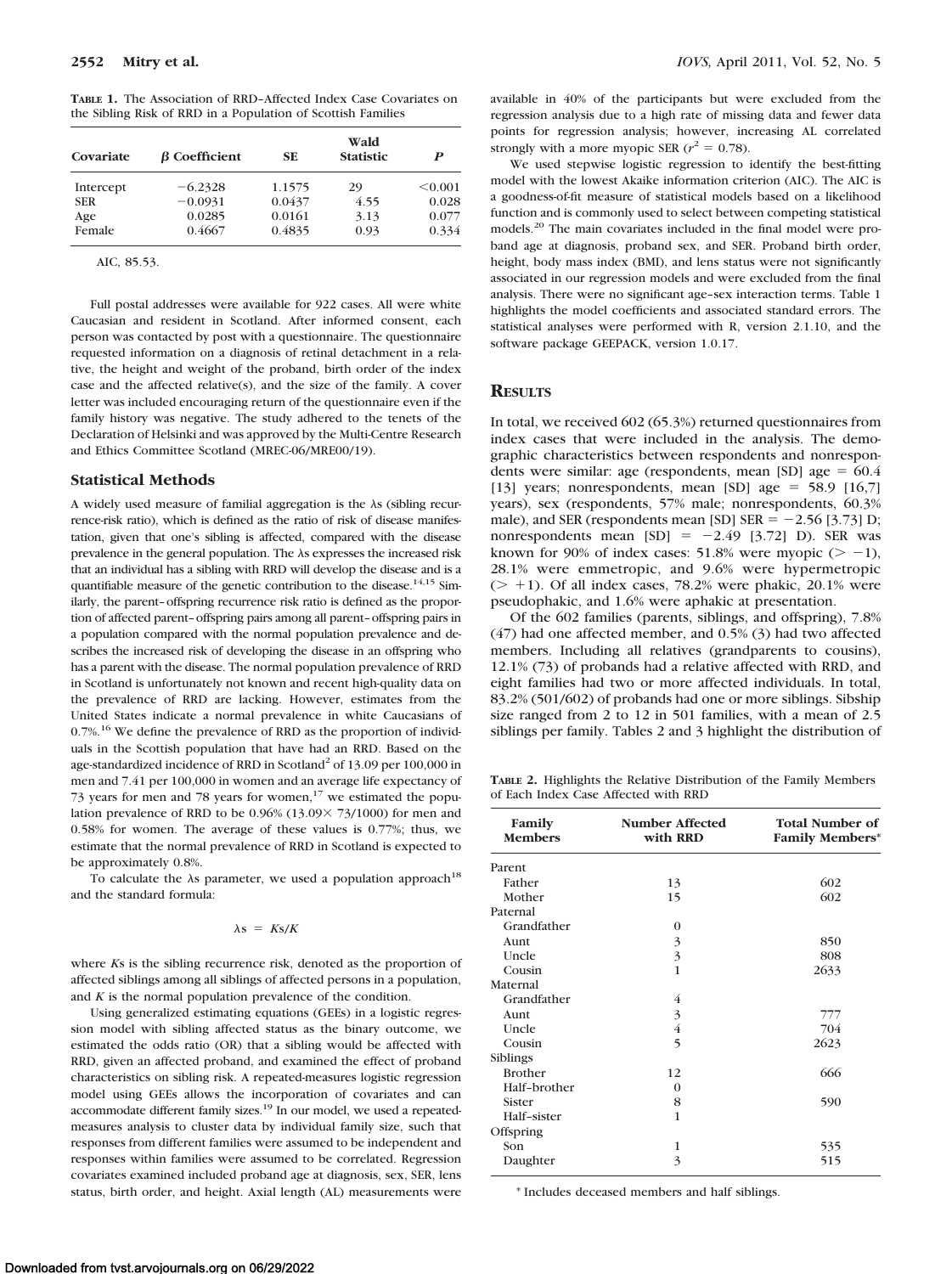**TABLE 3.** Number of Families by Size and Number of Cases of RRD among 3,510 Relatives of 602 Probands

|                     | Number of Individuals with RRD+ |    |                |   |                |
|---------------------|---------------------------------|----|----------------|---|----------------|
| <b>Family Size*</b> | $\Omega$                        | 1  | $\overline{2}$ | 3 | Total          |
| $\overline{2}$      | 22                              | 3  |                |   | 25             |
| 3                   | 46                              | 5  |                |   | 51             |
| 4                   | 86                              | 6  | 1              |   | 93             |
| 5                   | 106                             | 10 |                |   | 116            |
| 6                   | 92                              | 9  | 1              |   | 102            |
| 7                   | 60                              | 6  |                |   | 66             |
| 8                   | 41                              | Ω  | 1              |   | 42             |
| 9                   | 31                              |    |                |   | 32             |
| 10                  | 15                              |    |                |   | 16             |
| 11                  | 13                              |    |                |   | 13             |
| 12                  | 11                              | 3  |                |   | 14             |
| 13                  | 6                               | Ω  |                |   | 6              |
| 14                  | $\theta$                        | 2  |                |   | $\overline{2}$ |
| 15                  | $\overline{2}$                  | Ω  |                |   | 2              |
| <b>NA</b>           | 21                              |    |                |   | 22             |
| Total               | 552                             | 47 | 3              |   | 602            |

NA, not available.

\* Includes parents, siblings and offspring.

† Index cases are excluded.

affected family members and the frequency of affected members by family size.

Logistic regression model coefficients are shown in Table 1 and are based on all families with at least two siblings (*n* 501). The OR of a sibling's risk of RRD, given an affected sibling, is 1.91 (95% CI, 1.18 –3.05). Of the covariates examined, the degree of myopia of the proband demonstrated a significant effect on sibling risk. An increase of 1 D of myopia in the proband resulted in a 9.8% increased risk to a sibling for RRD. Table 4 highlights the increasing odds of RRD in a sibling by the increasing level of myopia in the proband.

Assuming a population prevalence of  $0.8\%$ , the  $\lambda$ s for RRD is 2.1 (95% CI, 1.3–3.2) [(21/1256)/(0.8/100)], and the parent– offspring recurrence risk ratio is 2.9 (95% CI – 1.9 – 4.2) [(28/ 1204)/(0.8/100)]. Table 5 highlights the  $\lambda$ s for the different classifications of RRD.

## **DISCUSSION**

Our data provide evidence that genetics and heritability play an important role in the predisposition to RRD. The familial data used in the study were ascertained through the Scottish Retinal Detachment Study, which was a large prospective observational study with a clear case definition and a high  $(>\!\!>90\%)$ ascertainment rate of incident cases that derived from the entire resident population of Scotland. In the present study of

**TABLE 4.** OR of a Sibling Developing RRD as a Function of the Level of Myopic Equivalent Refraction in the Affected Index Case

| SER of Proband (D) | OR and CI That a Sibling Is Affected<br>with RRD |  |  |
|--------------------|--------------------------------------------------|--|--|
| $-1$               | $1.1(1.01-1.20)$                                 |  |  |
| $-2$               | $1.23(1.1-1.32)$                                 |  |  |
| $-3$               | $1.37(1.21 - 1.45)$                              |  |  |
| $-4$               | $1.52(1.33 - 1.59)$                              |  |  |
| $-5$               | $1.69(1.46-1.75)$                                |  |  |
| $-6$               | $1.87(1.62 - 2.00)$                              |  |  |

With adjustment for age and sex, each additional diopter of myopia in the index case increases the odds of RRD in a sibling by 9.8%.

**TABLE 5.** The Sibling Recurrence Risk Ratio by Sex, Myopia, and Lens Status of Index Cases with RRD Derived from a Scottish Population of 501 Sibships

|                                  | <b>Sibling Recurrence Risk</b><br>Ratio $\lambda$ s (95% CI) |
|----------------------------------|--------------------------------------------------------------|
| All RRD cases                    | $2.1(1.3-3.2)$                                               |
| Male index                       | $1.8(1.0-3.5)$                                               |
| Female index                     | $2.9(1.4-5.1)$                                               |
| Index age $\leq 60$ y            | $2.3(1.0-4.3)$                                               |
| Index age $>60$ y                | $2.4(1.1-4.1)$                                               |
| Nonmyopic RRD                    | $1.9(1.1-3.2)$                                               |
| Myopic RRD $(>-1$ D)             | $2.8(1.5-4.6)$                                               |
| Phakic RRD only                  | $2.5(1.5-3.9)$                                               |
| Pseudophakic or aphakic RRD only | $2.0(0.4-5.9)$                                               |

501 Scottish sibships, the risk of having an affected sibling with RRD is increased nearly twofold, given that one sibling has had the condition. We examined the effect of proband age, sex, height, weight, birth order, lens status, and spherical equivalent refraction on the sibling risk. Of these, an increase in spherical equivalent refractive error of 1 D toward myopia in the proband conferred a significant increased risk of RRD to a sibling of 9.8% adjusting for the proband's age and sex.

The present study, however, should be understood in the context of its limitations. An incomplete questionnaire response rate (65%) may lead to participation bias if persons with an affected sibling are more or less likely to participate. However, all participants were encouraged to return the questionnaire regardless of family history, and comparison of the demographic characteristics between responders and nonresponders did not show significant differences. The diagnosis of RRD in family members was ascertained through a self-reported questionnaire, which may similarly have introduced bias; however, RRD is most commonly an acute condition causing visual loss requiring surgical intervention, and thus its nature is likely to be remembered with a degree of accuracy. Also, the conclusions on the genetic influences of RRD reached by this study depend on inherent assumptions in the design and statistical models used. Our demonstration of the familial aggregation of RRD has been derived through contacting all incident cases; thus, we cannot comment on the risk of RRD in relatives of unaffected controls. We have sought to model the OR of RRD in a sibling accounting for relevant changes in proband characteristics known from previous epidemiologic studies to affect RRD incidence. There may be other shared environmental factors that contribute to the familial aggregation observed and finally, the model we have used has no way of accounting for potential gene– environment interactions.

In this study, we estimate the  $\lambda$ s and the parent offspring recurrence risk ratio of RRD to be 2.1 (95% CI, 1.3–3.2) and 2.9 (95% CI, 1.9 – 4.2), respectively. Hence, the estimated prevalence of RRD in siblings of affected cases is twice that of the normal population prevalence  $(1.68\% \text{ vs. } 0.8\%)$ . The  $\lambda$ s parameter is directly related to the power of genetic studies; however, its estimate is subject to bias and is dependent on the prevalence of affection in the overall population. The  $\lambda s$  diminishes linearly as the overall population prevalence approaches unity,<sup>18,21</sup> and over- or underestimation of population prevalence can thus dramatically affect the estimated  $\lambda$ s. To our knowledge, there have been no previous estimates of the  $\lambda$ s of RRD; however, our finding is similar to previous reports of moderate myopia  $> -2$  D (2.52 - 95% CI, 1.51- $5.87$ <sup>9</sup> but less than the reported values for high myopia (reported range,  $4.9-20$ .<sup>18,22</sup> The  $\lambda$ s for phakic RRD is higher than for pseudophakic or aphakic RRD (Table 5), suggesting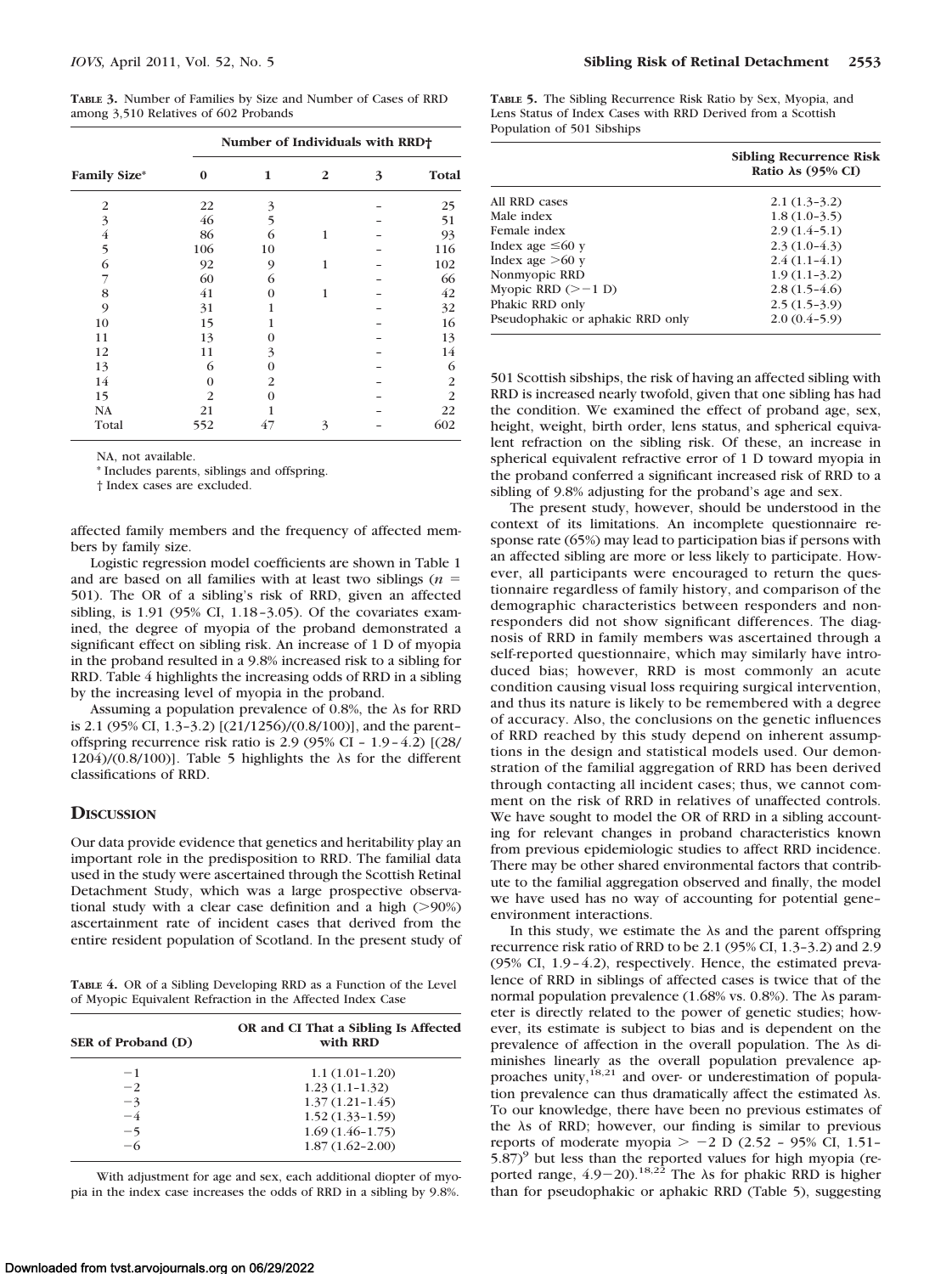that nongenetic factors may have a greater influence on RRD after cataract surgery. The sibling recurrence risk for complex ocular traits with a proven genetic component such as agerelated macular degeneration has been demonstrated to be modest ( $\lambda$ s or  $Ks = 2.96$ )<sup>23</sup> In general, however, the higher the  $\lambda$ s value ( $>$ 5), the more likely a significant genetic contribution to the pathogenesis of disease exists, although the relationship between an underlying disease-susceptibility allele and  $\lambda$ s is complex.<sup>24,25</sup>

Familial aggregation studies of RRD are uncommon because of the low frequency of the condition; however, Go et al.<sup>11</sup> have demonstrated a threefold increased frequency of RRD in siblings of affected subjects compared with siblings of unaffected subjects. Accounting for myopia, age, and sex did not fully explain the familial aggregation observed. We similarly noted that the odds that a person would have RRD is significantly increased (OR, 1.91: 95% CI, 1.18 –3.05) if sibling had the condition. Go et al. $11$  report a higher frequency of RRD in relatives of myopic probands and controls compared to nonmyopic probands and controls (1.13% vs. 0.33%), and it is interesting that they found a higher frequency of RRD in relatives of myopic probands than in myopic controls (1.8% vs. 0.6%), suggesting that genetic factors other than those controlling myopia influence RRD pathogenesis, but that myopia genes may influence other putative genetic determinants of RRD. Our regression analysis similarly demonstrates that an increasing degree of myopia in the proband increases the sibling risk of RRD (by approximately 10% for each spherical equivalent diopter), but this does not completely account for the familial aggregation observed. The  $\lambda$ s for nonmyopic RRD is 1.9 (95% CI, 1.1–3.2), which, although lower than the estimate for myopic RRD (2.8 [95% CI, 1.5– 4.6]) nonetheless highlights the presence of a genetic component to RRD not associated with myopia.

Myopia and in particular high myopia are one of the most relevant risk factors for RRD development. Several studies have highlighted the importance and the complexity of genetic influences on the etiology of these traits and to date numerous chromosomal regions have been identified through genetic linkage $26 - 28$  and more recently genome-wide association studies.<sup>29</sup> Marked variability in heritability has been demonstrated between different ethnic populations and the relevance of environmental influences has been confirmed. $9,30-31$  In a similar way, the genetic influence of RRD is likely to be complex and multifactorial and may demonstrate similar ethnic variation, as has been noted in population-based incidence studies.<sup>32,33</sup>

Genetic studies of RRD not associated with known syndromes (such as Stickler's syndrome or Wagner's syndrome) are in their infancy, and there are few reports confirming linkage to chromosomal regions for nonsyndromic RRD. $34$ Known regions involved in collagen development have been implicated in causing RRD in association with other vitreous abnormalities and may provide potential candidate genes.<sup>35</sup> Similarly, genes coding for components involved in vitreoretinal adhesion, such as laminin and fibronectin may prove to play a part in the pathogenesis of this condition. Despite its limitations, our study, in which the sample was derived from a large, well-characterized, stable Caucasian population, highlights that familial occurrence of RRD is a risk factor for its development, proband refractive error significantly influences sibling risk independent of age at diagnosis and sex and that genetic factors are likely to be important in the etiology of nonmyopic RRD.

## *References*

- 1. Li X. Incidence and epidemiological characteristics of rhegmatogenous retinal detachment in Beijing, China. *Ophthalmology.* 2003; 110:2413–2417.
- 2. Mitry D, Charteris D, Yorston D et al. The epidemiology and socio-economic associations of primary retinal detachment in Scotland: a two-year prospective population-based study. *Invest Ophthalmol Vis Sci.* 2010;51:4963– 4968.
- 3. Polkinghorne PJ, Craig JP. Northern New Zealand Rhegmatogenous Retinal Detachment Study: epidemiology and risk factors. *Clin Experiment Ophthalmol.* 2004;32:159 –163.
- 4. The Eye Disease Case-Control Study Group. Risk factors for idiopathic rhegmatogenous retinal detachment. *Am J Epidemiol.* 1993;137:749 –757.
- 5. Young TL. Molecular genetics of human myopia: an update. *Optom VisSci.* 2009;86:E8 –E22.
- 6. Lee KE, Klein BE, Klein R et al. Aggregation of refractive error and 5-year changes in refractive error among families in the Beaver Dam Eye Study. *Arch Ophthalmol.* 2001;119:1679 –1685.
- 7. Hammond CJ, Snieder H, Gilbert CE et al. Genes and environment in refractive error: the twin eye study. *Invest Ophthalmol Vis Sci.* 2001;42:1232–1236.
- 8. Lyhne N, Sjolie AK, Kyvik KO et al. The importance of genes and environment for ocular refraction and its determiners: a population based study among 20 – 45 year old twins. *Br J Ophthalmol.* 2001;85:1470 –1476.
- 9. Wojciechowski R, Congdon N, Bowie H et al. Heritability of refractive error and familial aggregation of myopia in an elderly American population. *Invest Ophthalmol Vis Sci.* 2005;46:1588 –1592.
- 10. Wilkes SR, Beard CM, Kurland LT et al. The incidence of retinal detachment in Rochester, Minnesota. 1970 –1978. *Am J Ophthalmol.* 1982;94:670 – 673.
- 11. Go SL, Hoyng CB, Klaver CC. Genetic risk of rhegmatogenous retinal detachment: a familial aggregation study. *Arch Ophthalmol.* 2005;123:1237–1241.
- 12. Zou H, Zhang X, Xu X et al. Epidemiology survey of rhegmatogenous retinal detachment in Beixinjing District, Shanghai, China. *Retina.* 2002;22:294 –299.
- 13. Mitry D, Charteris DG, Yorston D et al. Rhegmatogenous retinal detachment in Scotland: research design and methodology. *BMC Ophthalmol.* 2009;9:2.
- 14. Guo SW. Inflation of sibling recurrence-risk ratio, due to ascertainment bias and/or overreporting. *Am J Hum Genet.* 1998;63:252– 258.
- 15. Khoury MJ, Beaty TH, Liang KY. Can familial aggregation of disease be explained by familial aggregation of environmental risk factors? *Am J Epidemiol.* 1988;127:674 – 683.
- 16. Brinton D.A, Wilkinson C.P. *Retinal Detachment: Principles and Practice*. 3 ed. Oxford, UK: Oxford University Press; 2009.
- 17. Healthy Life Expectancy in Scotland: Executive Summary. Edinburgh: National Health Service Scotland, Information and Statistics Division. March 2004. Available at http://www.isdscotland. org/isd/files/HLE%20\_exec\_summary.pdf). Accessed October 30, 2010.
- 18. Olson JM, Cordell HJ. Ascertainment bias in the estimation of sibling genetic risk parameters. *Genet Epidemiol.* 2000;18:217–235.
- 19. Farbrother JE, Kirov G, Owen MJ et al. Family aggregation of high myopia: estimation of the sibling recurrence risk ratio. *Invest Ophthalmol Vis Sci.* 2004;45:2873–2878.
- 20. Lindsey JK, Jones B. Choosing among generalized linear models applied to medical data. *Stat Med.* 1998;17:59 – 68.
- 21. Risch N. Linkage strategies for genetically complex traits, II: The power of affected relative pairs. *Am J Hum Genet.* 1990;46:229 –241.
- 22. Guggenheim JA, Kirov G, Hodson SA. The heritability of high myopia: a reanalysis of Goldschmidt's data. *J Med Genet.* 2000;37: 227–31.
- 23. Luo L, Harmon J, Yang X et al. Familial aggregation of age-related macular degeneration in the Utah population. *Vision Res.* 2008; 48:494 –500.
- 24. Rybicki BA, Elston RC. The relationship between the sibling recurrence-risk ratio and genotype relative risk. *Am J Hum Genet.* 2000;66:593– 604.